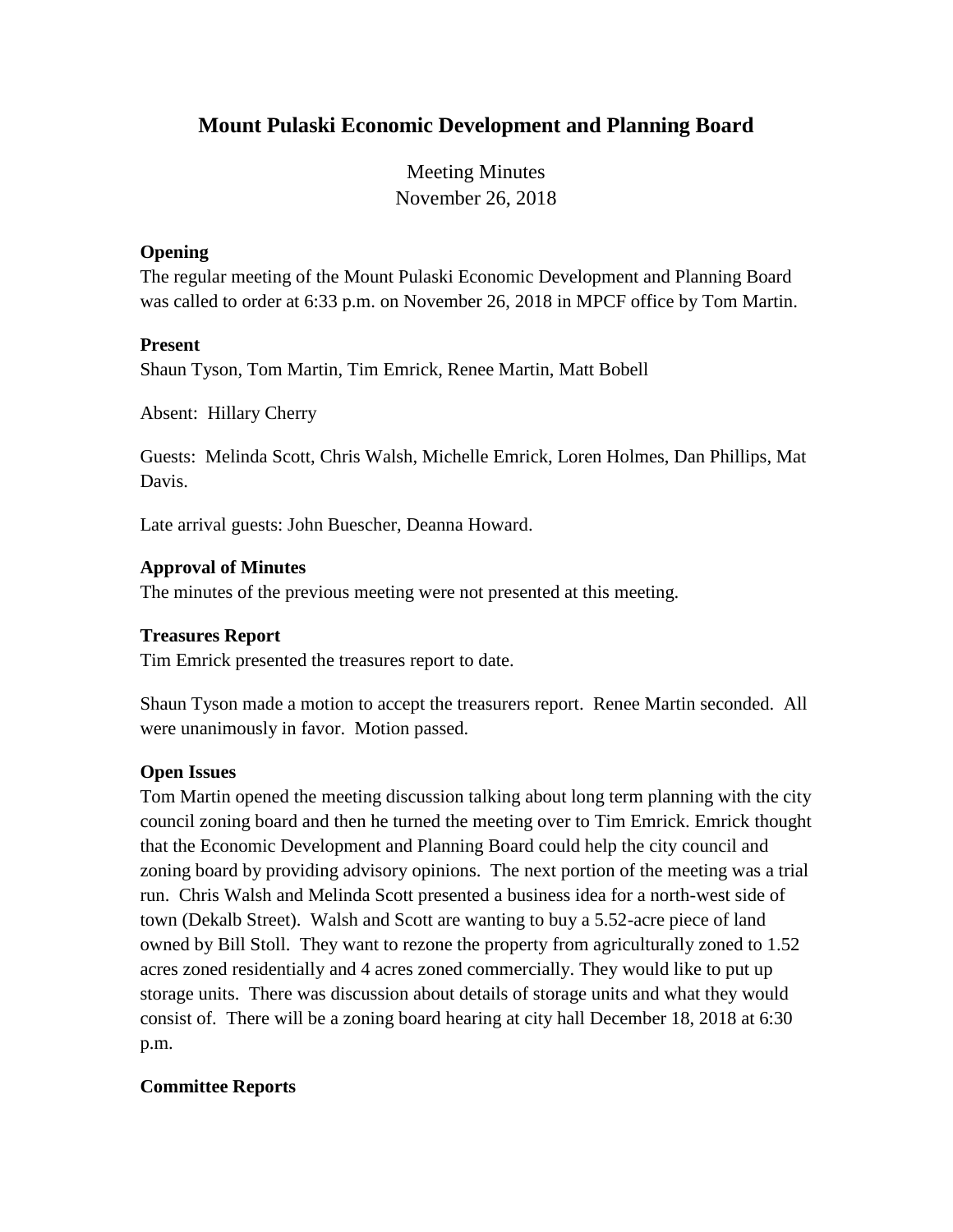Community Garden- Zion's Pastor, Jonathan Buescher, came to discuss the idea of a community garden that could be located on the square of Mount Pulaski. There may be a chance for the EDPB to purchase the land on the corner of Cooke and Lafayette and have Zion run and manage the community gardens. Community Gardens are first come, first serve for plots. This opportunity could help benefit Zion's summer food program. Pastor Buescher has an example contract from Springfield's community gardens and has experience with them.

Grants-

Deanna Howard bought Lana Hebenstreits buildings located on Washington Street. She redid the roof on the building. Building is in good shape. Will be a retail space and will be leased downstairs. She will remodel the apartments upstairs and rent out.

Deanna Howard applied for a grant for 102 S. Washington for the total amount of \$14,175 for the roof, awning, lights on mural, etc.

Shaun Tyson moved to approve a total of \$7,000 for Deanna Howards properties at S. Washington St. for reimbursement for the new roof. Tim Emrick seconded.

Roll call vote: Tim Emrick-Yes, Shaun Tyson-Yes, Tom Martin- Yes, Renee Martin-Yes

Motion passed.

This will go in front of the city council on December 11, 2018 for approval. (City Council approved)

EDPB went over budget for grants and needs to move more money in that fund.

Shaun Tyson moves to move \$5,000 from long term planning fund to the grant fund to cover the \$7,000 approved for Deanna Howards grant. Tim Emrick seconded.

Roll call vote: Tim Emrick-Yes, Shaun Tyson-Yes, Tom Martin- Yes, Renee Martin-Yes

#### **Discussion**

Community grant will wire money to our general fund from the Hilltopper Wind Farm.

Need to lock down grant program.

Need to think about investment monies. Will split monies between the two town banks.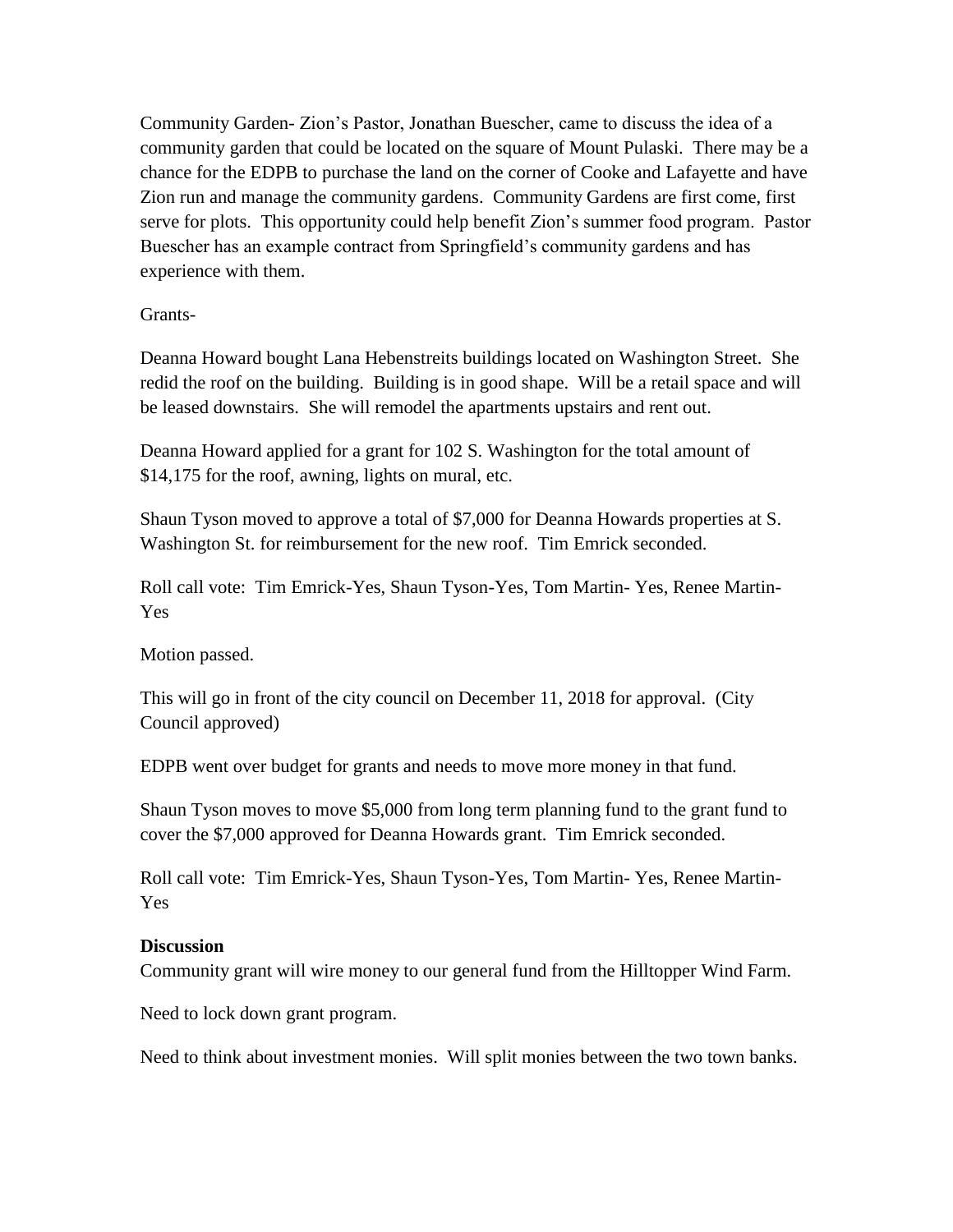Talked about a revolving loan for community, but need to educate ourselves on the topic. Evan Westlake from INB would have more information on this topic. Tom Martin to bring more information on this topic.

Dave Leonetti, architect from Springfield, will come and talk to the community about the square revitalization.

There will be an assessment of lighting on the square and at city hall by Ameren.

## **Visitor Center at the Museum:**

Logan County Tourism will provide signage and literature. Tourism will also provide training.

## **Planning Meeting Review:**

- **1. Need to hire an assistant and come up with title for job**
- **2. Tom Martin to work with Sarah Watson and Bill Thomas on job description for a part time position/20 hours per week/no benefits**
- **3. Will use wind farm money to pay assistant (Wind Farm Payments \$250,000 one-time payment and \$115,000 annually.)**
- **4. Strategic Planning Review Meetings to be held in March and November.**

# **Grant Program Review:**

Application to city hall of by email to EDPB.

Receipts to treasurer.

No deadline dates and will accept and review project by project.

Must have budget for grants.

Review information and make more efficient.

#### **Agenda for Next Meeting**

Meet with Hillary Cherry to figure out about website.